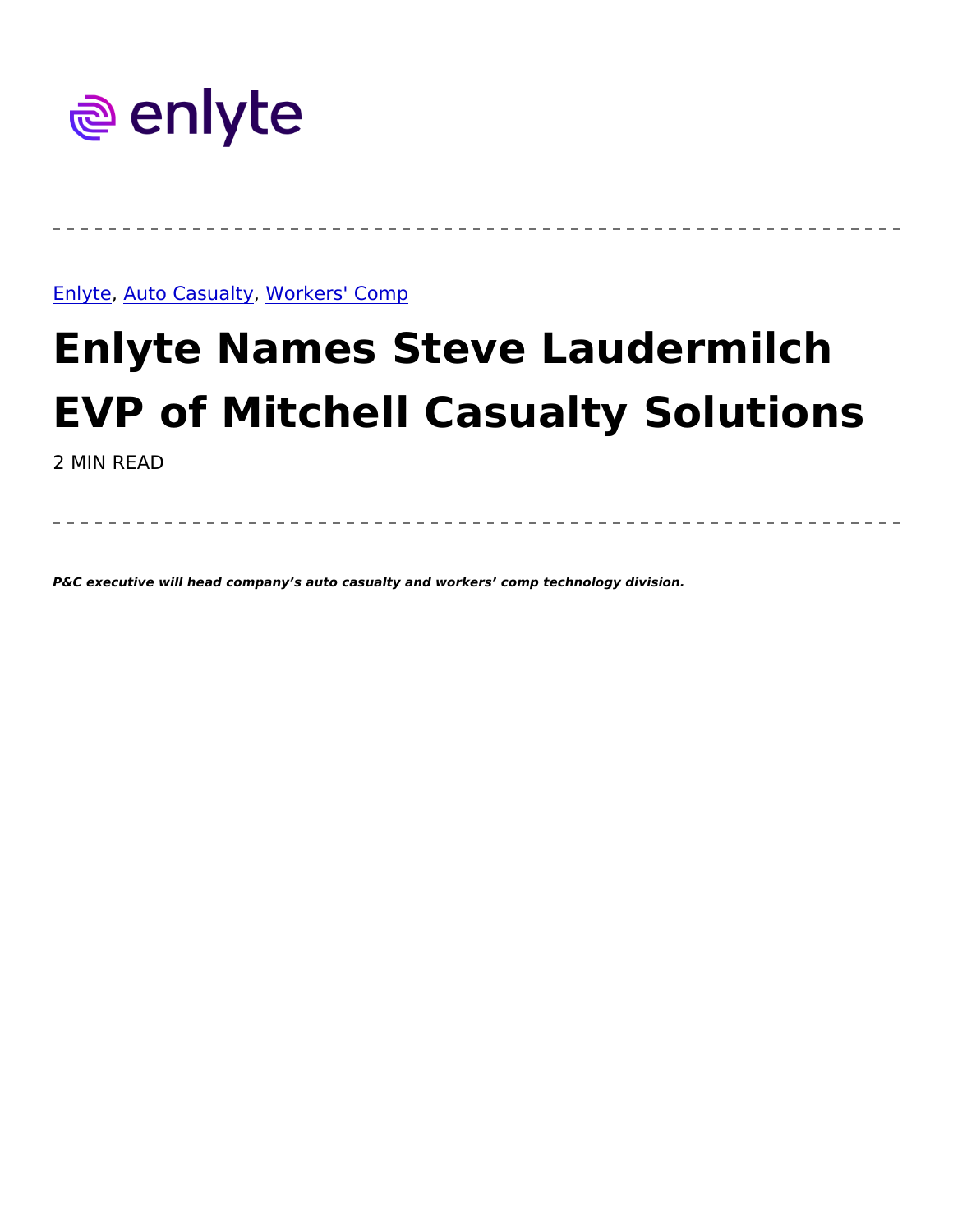

**SAN DIEGO, Calif.** — Enlyte, the parent brand of Mitchell, Genex and Coventry, has announced today that Steve Laudermilch has joined the company to serve as executive vice president and general manager of Mitchell's casualty solutions group (CSG).

With 25 years of senior leadership experience in workers' compensation and auto casualty claims, Laudermilch will be charged with leading Mitchell's CSG, bringing cutting-edge claims technology and workflow connectivity solutions to the auto casualty and workers' comp markets, while helping restore the lives of injured drivers and employees.

"We're very excited and honored to have Steve Laudermilch join the Enlyte team," said Alex Sun, Enlyte CEO. "Steve is a proven leader who comes to us with a successful track record of delivering results in workers' compensation and auto casualty for global claims organizations. We look forward to him utilizing his extensive experience and knowledge to propel our products and services for years to come."

Prior to joining Enlyte, Laudermilch served as U.S. chief claims officer with Argo Group, a major underwriter of specialty insurance products in the property and casualty market. In this role, he led the technical claims teams for casualty, workers' comp, financial lines, property and programs, and had oversight for claims operations and shared services.